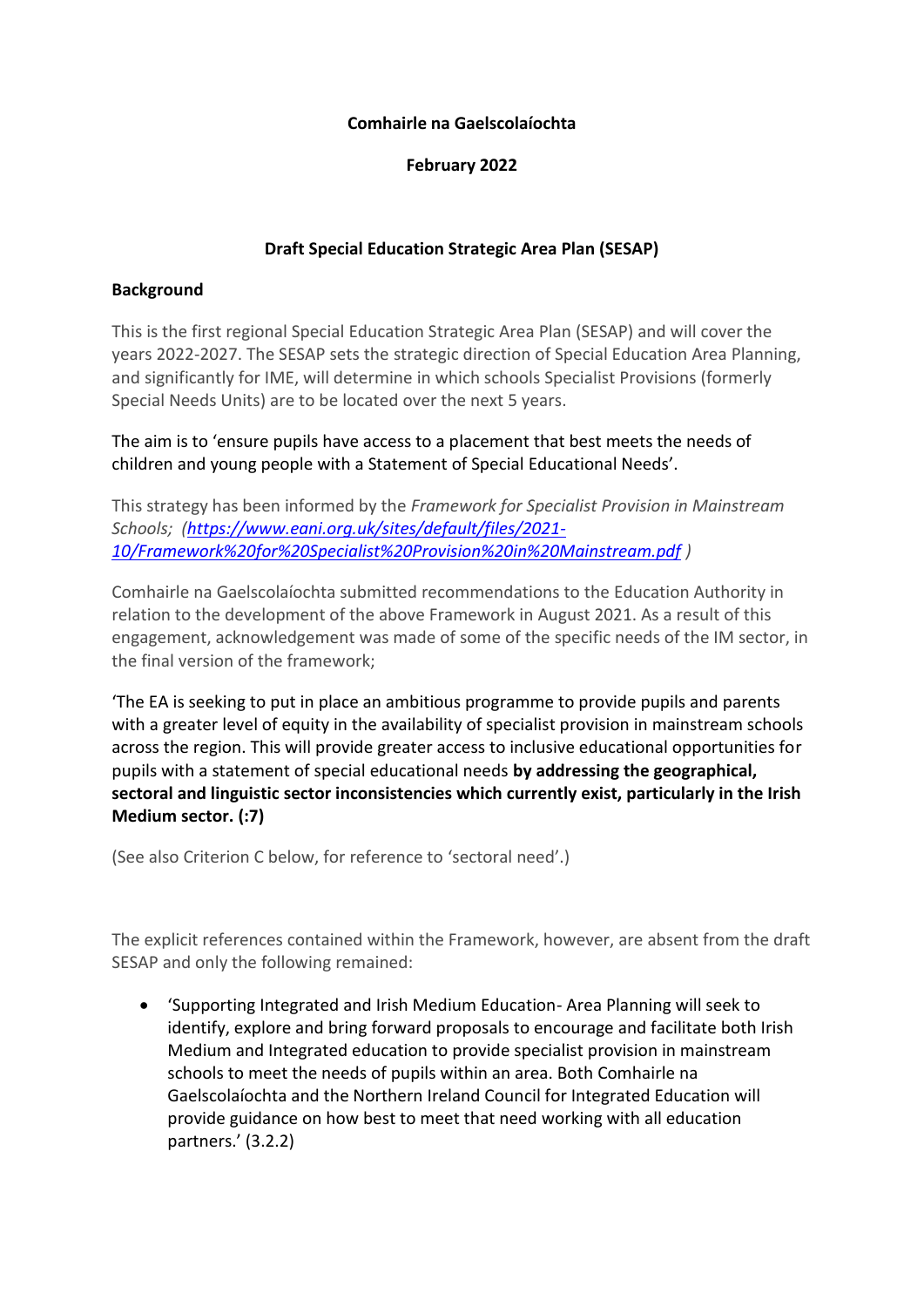- 'Encourage and facilitate the development of specialist provision in the Irish Medium Sector' (:16)
- 'The Department has a duty to ensure that its Arm's Length Bodies effectively deliver the full suite of education policies. The Education Authority in its duty to plan for special education provision will assist the Department, through their planning activities, to exercise these duties'. (*Statutory Duties for Shared Education, Integrated Education and Irish Medium Education*, Annex A.)
- Irish Medium Education; Under Article 89 of the Education (NI) Order 1998 there is a duty to encourage and facilitate the development of Irish Medium Education. Area Planning will seek to identify, explore and bring forward proposals to encourage and facilitate Irish Medium Education to provide specialist provision in mainstream schools to meet the needs of pupils within an area. Comhairle na Gaelscolaíochta will provide guidance on how best to meet that need working with all education partners. (*Policy Landscape*, Annex A)

## **Key Points**

- There are currently no permanent Specialist Provisions in Irish-medium schools, **profoundly impacting on Irish-medium pupils' access to linguistically appropriate intervention.** Two temporary 'resource provisions' have been established in Scoil na Fuiseoige and Coláiste Feirste. These temporary arrangements, while incredibly important, are far from satisfactory as there is no continuity of provision for SEN children as they move through the school. This provision also needs to be expanded, in particular to cover areas outside of Belfast.
- The Review of Irish-medium education 2008, stated: '*The (Education and Skills) Authority should develop the capacity to meet the special educational needs (SEN) of children through the medium of Irish where possible' (xix)*
- Numbers in Irish-medium schools are increasing at a faster rate than in any other sector; CnaG research demonstrates that in the next five years, the IM Primary sector will grow by 11.4 % and the IM Post-primary sector will grow by 74%, yet there is still no permanent specialist provision for these pupils.
- According to the data provided by DE, the incidence of Special Educational Needs is slightly higher than in English-medium (22.4% for Irish-medium compared to 19.8% in English-medium $)^1$

<sup>1</sup> **Significant research is required as to why this differential exists and how current gaps in provision can be filled to effectively support IM pupils with additional needs. The Irish-medium sector does not have access to appropriate diagnostic tools and does not avail of support services that are fit-for-purpose in an immersion setting. However, recent publications suggest that the immersion context is not detrimental to SEN pupils and can in fact be advantageous.**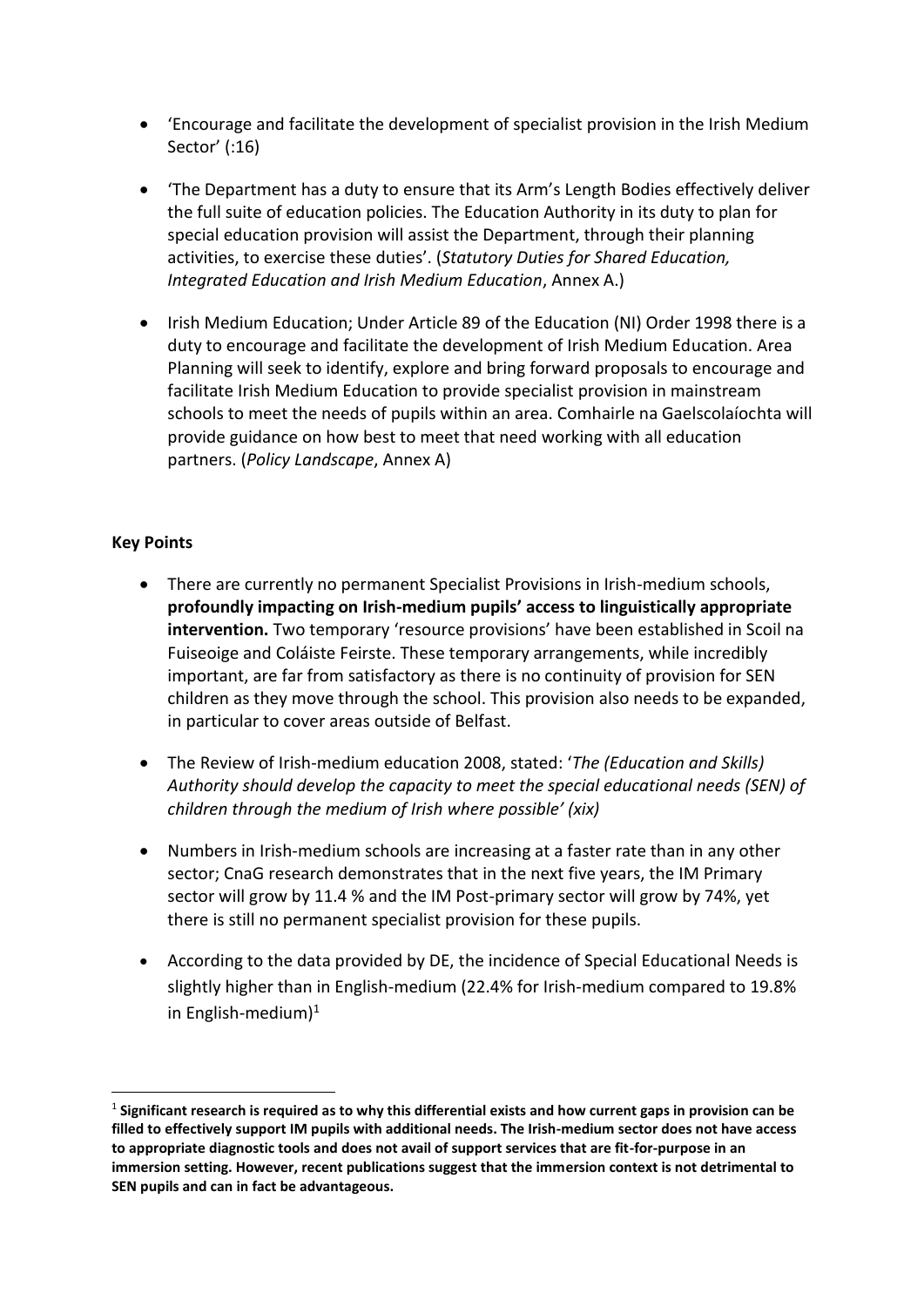- Additional and specialist IME teachers will need to be trained and recruited to meet this growing demand.
- There is evidence that children with SEN in IME have had to switch to Englishmedium to access Specialist Provision. In our view, this is entirely inconsistent with the Statutory Duty to 'encourage and facilitate the development of Irish-medium education'.
- As the fastest-growing sector in education currently, CnaG asserts that a regional network of permanent specialist provision is established, to cater for the projected and specific needs of the IM cohort. Whilst we welcome the fact that there are more than 93 permanent specialist provisions catering for the English-medium sector, it is a matter of ongoing concern and frustration that there are currently no permanent provision serving Irish-medium education, over 50 years after the first Irish-medium school was established and in spite of numerous recommendations urging action on this.

# **IME Early Years;**

While the IME sector has a vibrant and growing pre-school phase, including 17 nursery units and 29 pre-schools, there is no provision for those children with SEN in the IME early-years sector. Principals have raised this as a major and ongoing concern. Lack of appropriate provision in IM nursery schools has led to families reluctantly leaving the IM sector, again contradicting Justice Treacy's contention in 2011 regarding the statutory duty that '*the obligation is not only to take positive steps to encourage Irish-medium education but also to remove obstacles.'*

**The early immersive model is central to the development of bilingual children** who can access the curriculum fully throughout their school journey. This immersive model also facilitates early identification of children with additional learning needs, however, the absence of any specific SEN support in IM Early years severely restricts the ability to adequately deal with it. Recent research has highlighted **the suitability of IME for all children with SEN:**

'Thus, from the findings of the present study, it can be suggested that pupils with SEN learning through a L2 can benefit from immersion education in the same ways as children without SEN. This is an important finding as the suitability of this form of education for pupils with SEN has been questioned, particularly by external educational professionals (Yu, 2013, 2016). This research adds to the empirical evidence available to parents, teachers, schools, and professionals regarding the suitability and perceived benefits of immersion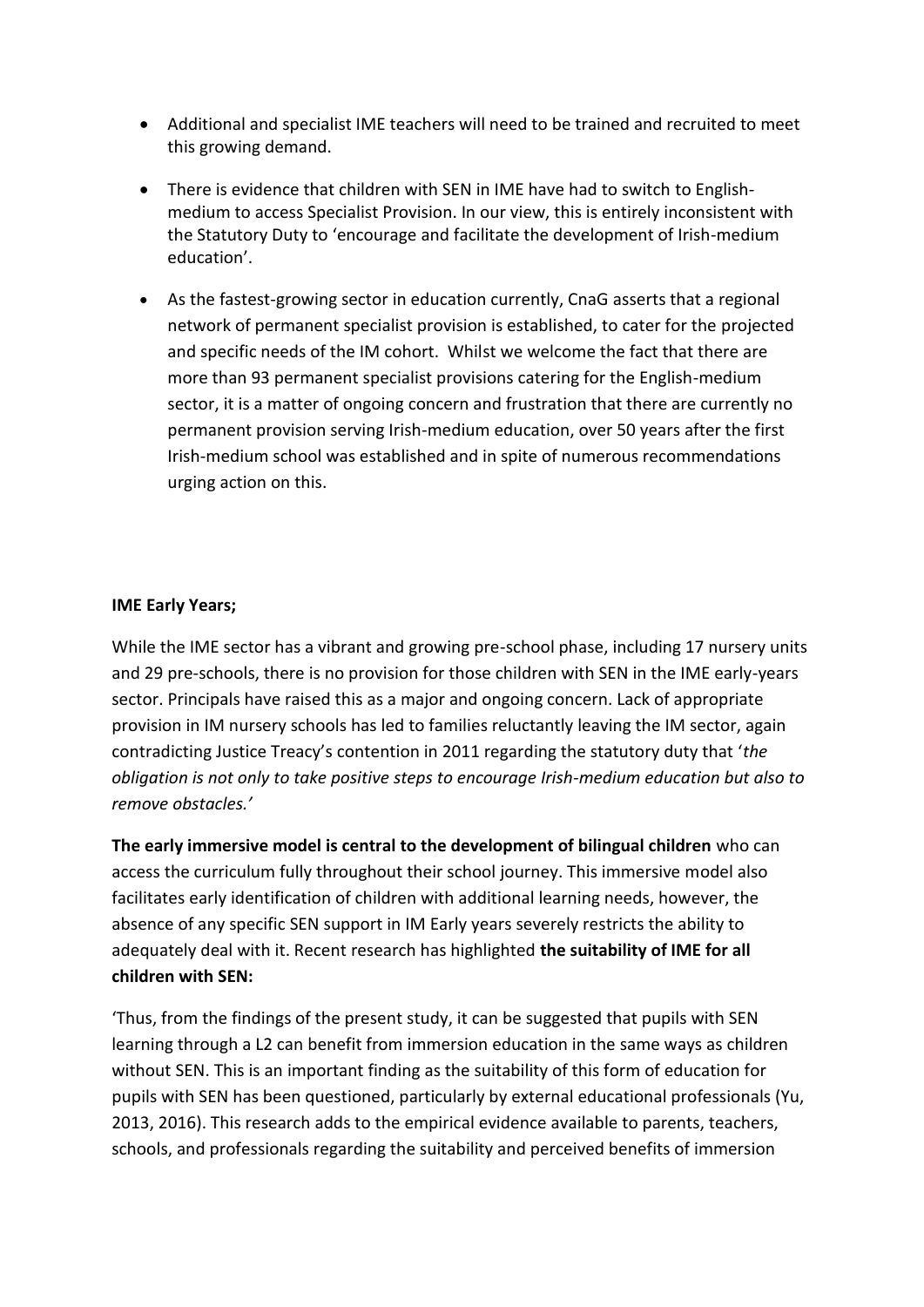education for all pupils.' (*The Additional Supports Required by Pupils with Special Educational Needs in Irish*, PhD Thesis; Sinéad Andrews, 2019)

It is significant that in their publication '*A resource for schools to help children who have or may have, Special Educational Needs; Speech, Language and Communication Needs'* (2021) the Intercultural Education Service made specific reference to strategies for bilingual children as follows:

'**Don't test children through the use of assessments standardised on monolingual speakers of English.' (:57)**

# **Criteria**

Regarding the criteria which are proposed to decide where future Specialist Provision will be located, CnaG has raised the following issues:

- *Strong leadership and management*: appropriate support must be given to IM schools that are still relatively young and to IM principals who are early in their careers – this occurs more frequently in the comparatively younger and fastergrowing IM sector and should be adequately supported.
- *Accessibility and Accommodation;* this criterion has serious implications for IM schools and is potentially restrictive to growth and availability of specialist provision. What is a reasonable distance in an IM context with the wide geographical spread of schools? Does this criterion mean IM pupils would potentially miss out on a place in specialist provision due to distance?

(The Framework document was amended to include the following 'Pupils requiring a specialist provision place can access this within a reasonable distance and travel time across both urban and rural areas in line with Schools for the Future: A Policy for Sustainable Schools. Specialist provision in mainstream takes account of both pupil and **sectoral need recognising the DE's duty to facilitate and encourage both Integrated and Irish Medium education**.')

**Although this statement is not included in the draft SESAP, it is worth referring back to it, as it appeared in the Draft Framework, which is intended to inform the SESAP.**

• *Accommodation should be fit for purpose* – 60% of IM schools are located in unfit for purpose buildings and they should not be punished for DE's lack of investment in appropriate accommodation.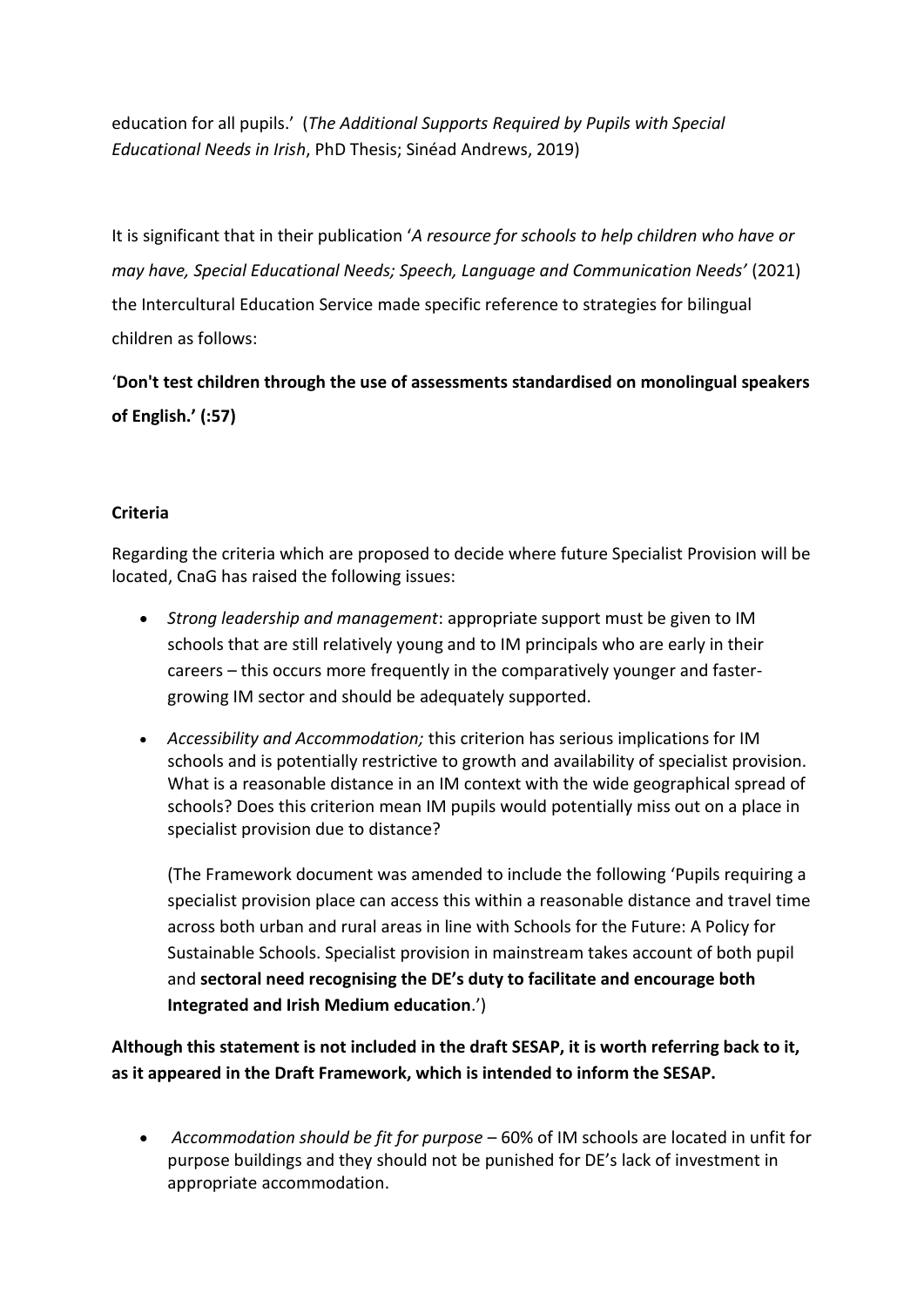- *Inclusion* whilst all IM schools have a clear commitment to inclusion and a strong ethos in supporting SEN they are inhibited by external agencies and lack of support in an IM context, again through no fault of their own.
- *Community Links- the school is part of a network of specialist provisions* this network is not available to majority of IM schools. Strong links within the community exist but where an EM pupil can avail of support services via a school network, through the medium of English, these same services are not available through the medium of Irish and this criterion should not penalise IM schools as a result of factors outside of their control.
- *Stable enrolment trends (non-composite classes)* This criterion potentially discriminates against the Irish-medium sector which is a growing but still relatively young sector, where composite classes are often essential in achieving sustainability. Stable enrolments are also affected by a school's physical capacity to admit more pupils and this is the case currently in many IM schools, where there is not the capacity to increase enrolments due to restrictive accommodation and facilities.

(A series of **indicators** were also discussed in the Framework document which schools need to satisfy prior to consideration for specialist provision. There is only a brief reference to them in the Draft SESAP but CnaG's response has been included in the appendices below for information.)

We believe that a bespoke approach is needed for the development of specialist provision for IME, which should consider the relative youth of the sector; the unique and specific linguistic requirements of IME; the urgent issues surrounding suitable school accommodation and teacher supply and the wide geographical spread of IM schools in the region. There were general commitments made to this end in the Framework for Specialist Provision in Mainstream Schools and it is essential that this is reflected in the final SESAP document.

#### *A Fair Start*

The Expert Panel on Underachievement made reference to issues in IME that were impacting on our pupils' risk of underachievement:

"The panel met with representatives of Comhairle na Gaelscolaíochta and is cognisant of the statutory duty of the Department of Education under the Education (Northern Ireland) Order 1998118 to "encourage and facilitate the development of Irish-medium education". The panel acknowledges that this is a fast growing sector totaling almost 7,000 pupils across 28 primary schools, 2 post-primary schools, 17 nursery units and 29 pre-schools, as well as 11 Irish medium units. There is also clear evidence that the Irish Medium sector has a disproportionately high number of socially and educationally disadvantaged pupils: around a third of Irish Medium primary schools are located in the top 100 most deprived SOAs; Free School Meal entitlement is higher than in English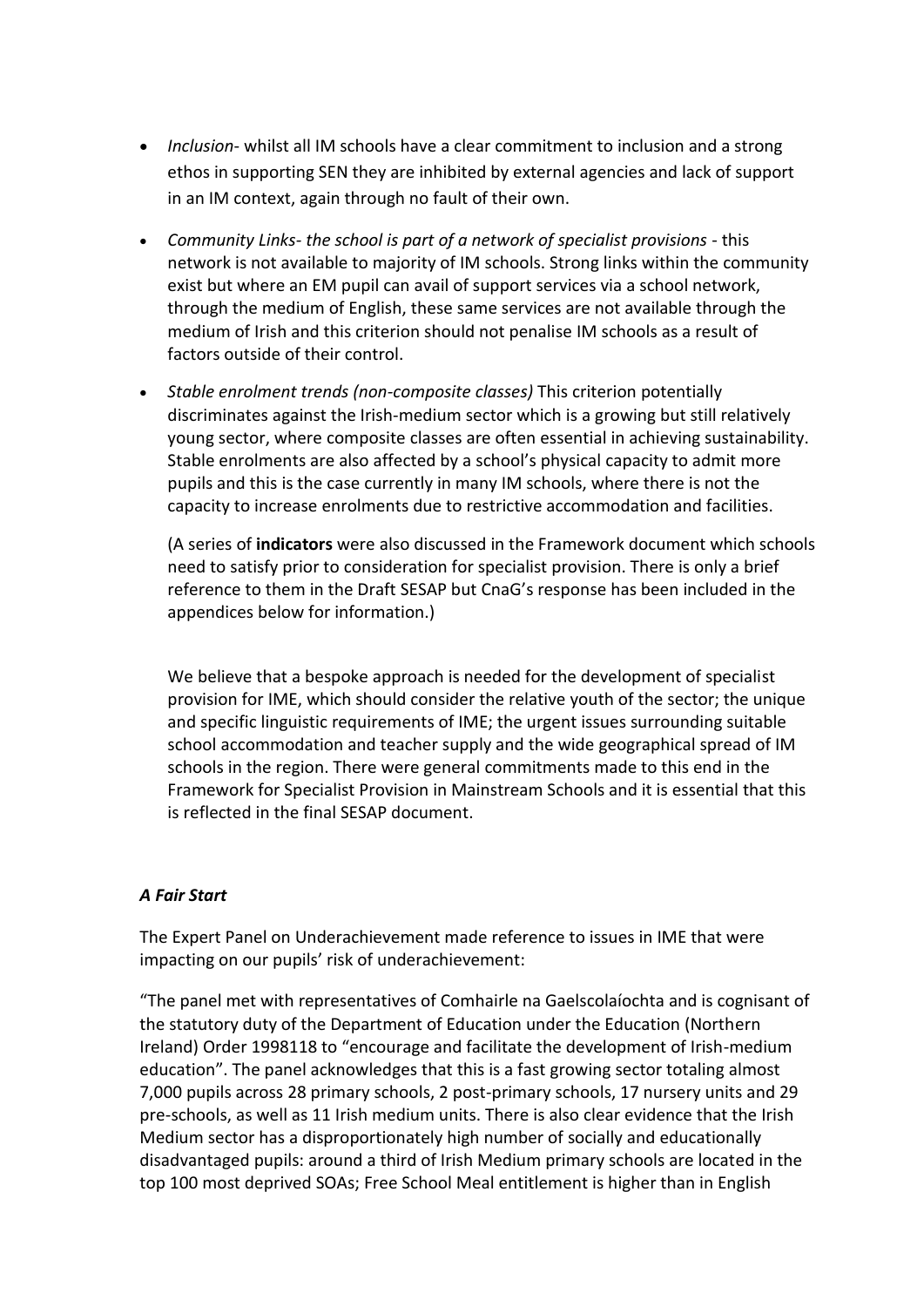Medium schools at both primary (36% vs 28%) and post-primary (46.5% vs 27%) level; and there are more children on the SEN register in Irish Medium schools (22.4%) than in English Medium schools (19.3%). As the sector grows, there is a need to ensure that high quality resources and TPL opportunities are made available for the sector, and that there is greater focus on encouraging more Irish speakers to enter Initial Teacher Education, to ensure that the needs of children at risk of underachievement within the Irish Medium sector are fully met."

In addition to the general points made below, we would like to draw your attention to specific questions within the SESAP consultation that provide an opportunity to reinforce the need for specific, Irish-medium appropriate, specialist provision.

## **Selected questions:**

## **Question 6 asks;**

*To what extent do you agree or disagree that the Vision of the draft Plan reflects the aim of area planning for Special Schools and Specialist Provision in Mainstream Schools to ensure pupils have access to a placement that best meets the needs of children and young people with a Statement of Special Educational Needs?*

**(The Vision is:** All pupils in Special Schools and Specialist Provision in Mainstream Schools have the opportunity to achieve their full potential; by having the best educational experiences, equality of opportunity and pathways that meets their needs.)

- **A placement that best meets the needs of an IM child with a statement of SEN, is in IM Specialist Provision; parents shouldn't have to choose between Specialist Provision and Irish-medium education.**
- **Similarly, 'equality of opportunity' for an Irish-medium child, means intervention in the language of instruction i.e. Irish.**

#### **Question 8 asks:**

To what extent do you agree or disagree that the **Mission** of the draft Plan reflects the aim of area planning for Special Schools and Specialist Provision in Mainstream Schools to ensure pupils have access to a placement that best meets the needs of children and young people with a Statement of Special Educational Needs?

**(The Mission is;** Focus on meeting the needs of children and young people with a Statement of Special Educational Need. To do this we will provide:

• availability at their nearest suitable special school/nearest suitable mainstream school with specialist provision;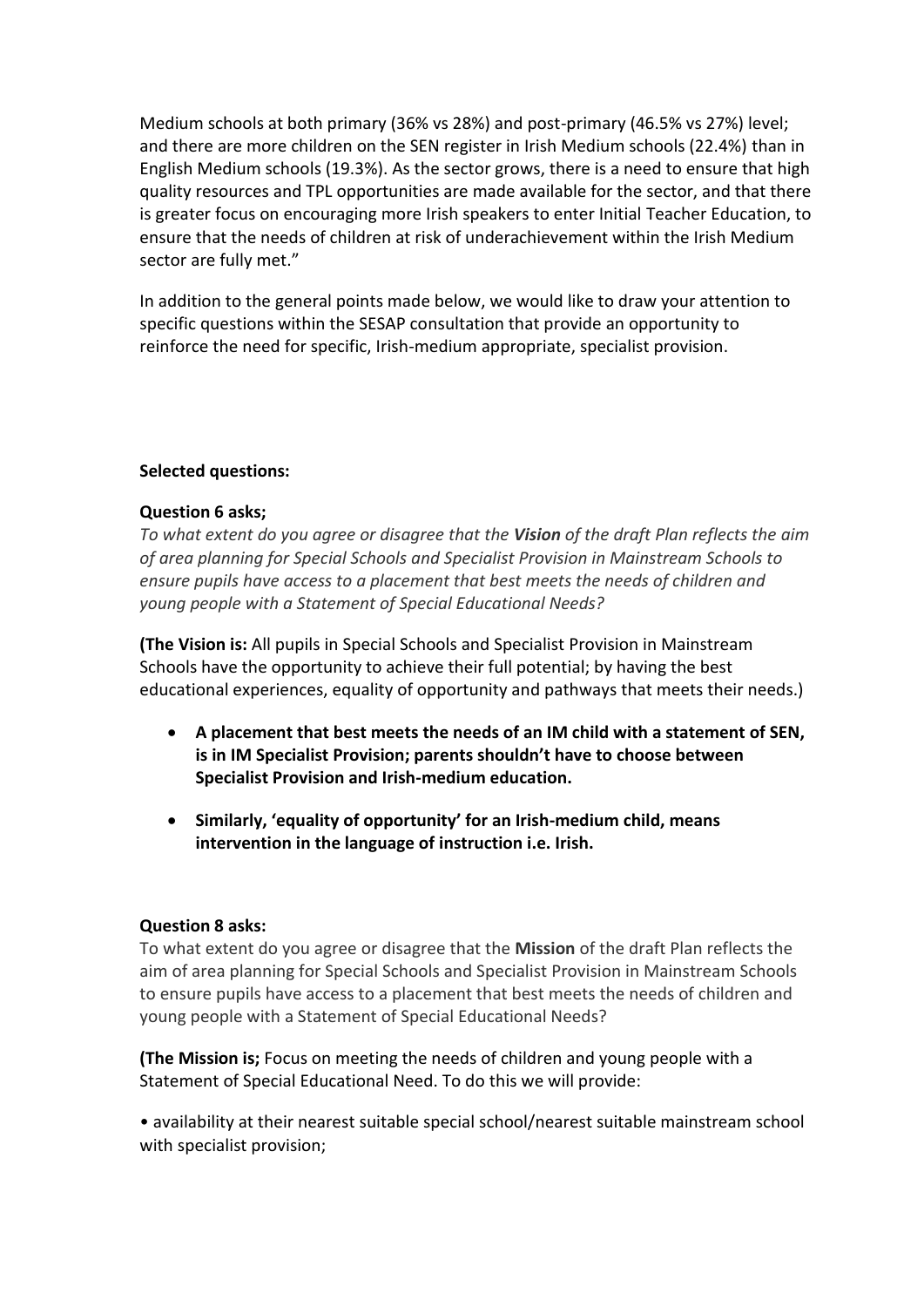• pupils with equitable access to excellent provision and meets the individual needs of the child or young person;

• pathways of provision for all ages and stages of development;

• special school provision in a single 3-19 school or through collaborative 3-19 provision;

- for changing educational, physical and medical needs;
- for inclusivity, providing opportunities for education alongside mainstream peers.)

• **'Suitable' 'inclusivity' and 'equitable' in this context should mean Irish-medium pathways for Irish-medium pupils.**

• **'Providing opportunities for education alongside mainstream peers' should mean that IM children should not be forced to leave the sector to avail of specialist provision.]**

• '*A resource for schools to help children who have or may have, Special Educational Needs; Speech, Language and Communication Needs'* **(2021) the Intercultural Education Service made specific reference to strategies for bilingual children as follows: 'Don't test children through the use of assessments standardised on monolingual speakers of English.' (:57)**

#### **Question 8 asks:**

To what extent do you agree or disagree that the four **Key Themes** meet the objectives of Area Planning for Special Schools and Specialist Provision in Mainstream Schools as outlined in Section 2 of the draft Plan?

#### **The 4 Key Themes are:**

• Increase parity of access for all to appropriate pathways

• Promote cooperation, collaboration and sharing between all Special Schools and Specialist Provision in Mainstream Schools across all sectors (as appropriate)

- Maximise resources and capacity
- Inform strategic infrastructure planning and investment

• **It is not 'appropriate' for a child in an IM school to have to transfer to an Englishmedium school to avail of Specialist Provision. There needs to be 'an IM-appropriate pathway'.**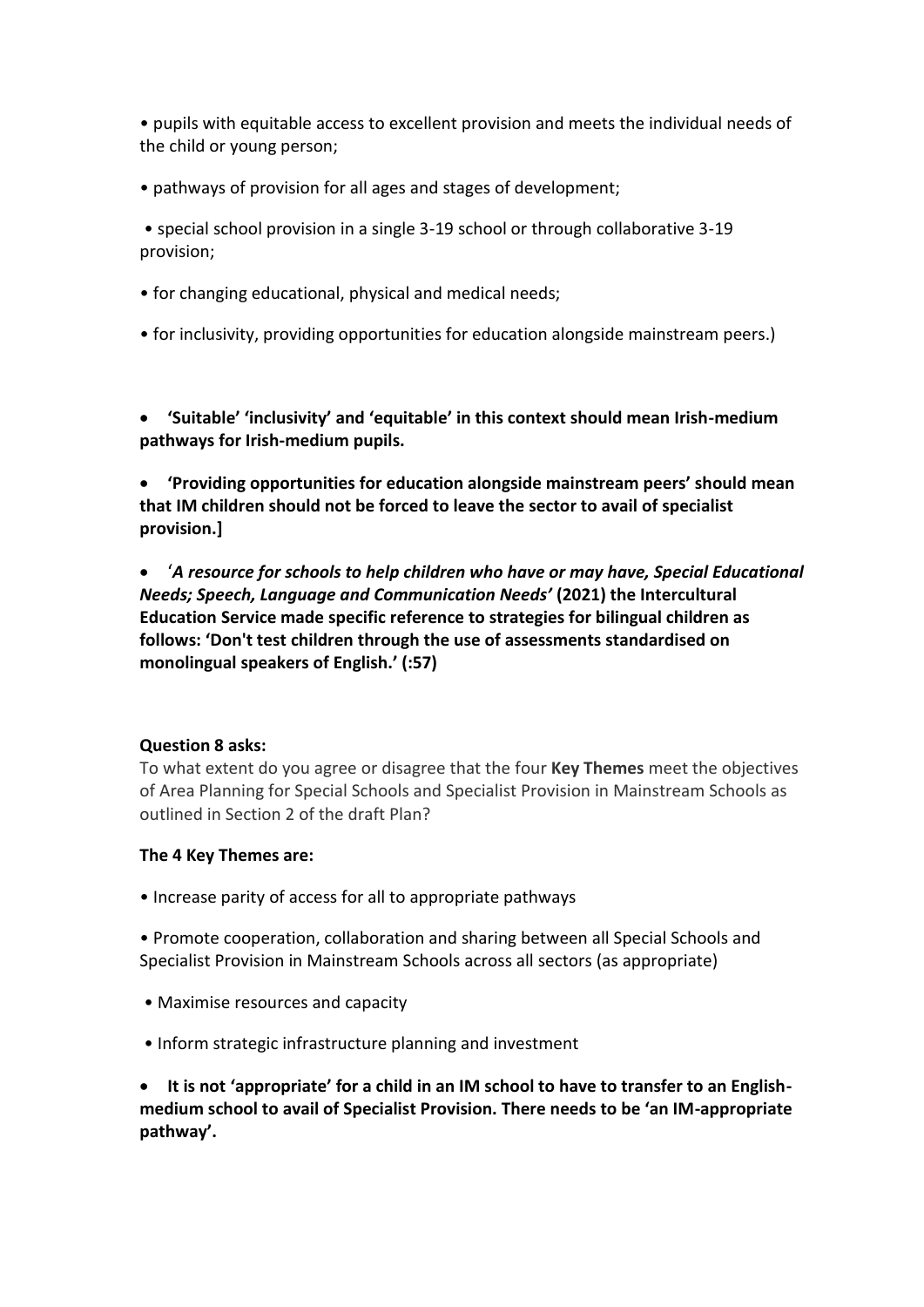- **Collaboration should be encouraged within the IM sector and suitable training and resources provided for practitioners.**
- **Additional teaching supply and strategy needed to ensure IM schools have adequate and specialist teachers.**

## **Question 10 asks;**

To what extent do you agree or disagree with the **Drivers for Change:**

## The Drivers for change are:

- Significant Growth
- Changing Profile of Pupils
- Historic Descriptors of some Special Schools
- Lack of a Consistent Special School Model
- Impact of Additional Specialist Provision in Mainstream Schools
- Capital Funding
- **The IM sector has experienced faster growth recently than any other sector. This must be taken into consideration when planning future Specialist Provision.**
- **There is a higher incidence of SEN in the Irish-medium sector.**

**Question 14 asks**:To what extent do you agree or disagree with **Creating Opportunities for Change:**

- Collaborative Working
- Supporting Integrated and **Irish Medium Education**
- Supporting Schools and Communities
- Engaging with Governors, Staff, Parents and Pupils
- Clearly Defined Aim, Policy and Statutory Process
- **'Collaborative working' must give IM practitioners the opportunity to avail of IM specific training and development of appropriate resources.**
- **Support for Irish-medium education should involve close collaboration with CnaG as the sectoral support body for IME, at all stages of planning for specialist provision, including when engaging with pupils, parents, staff and governors.**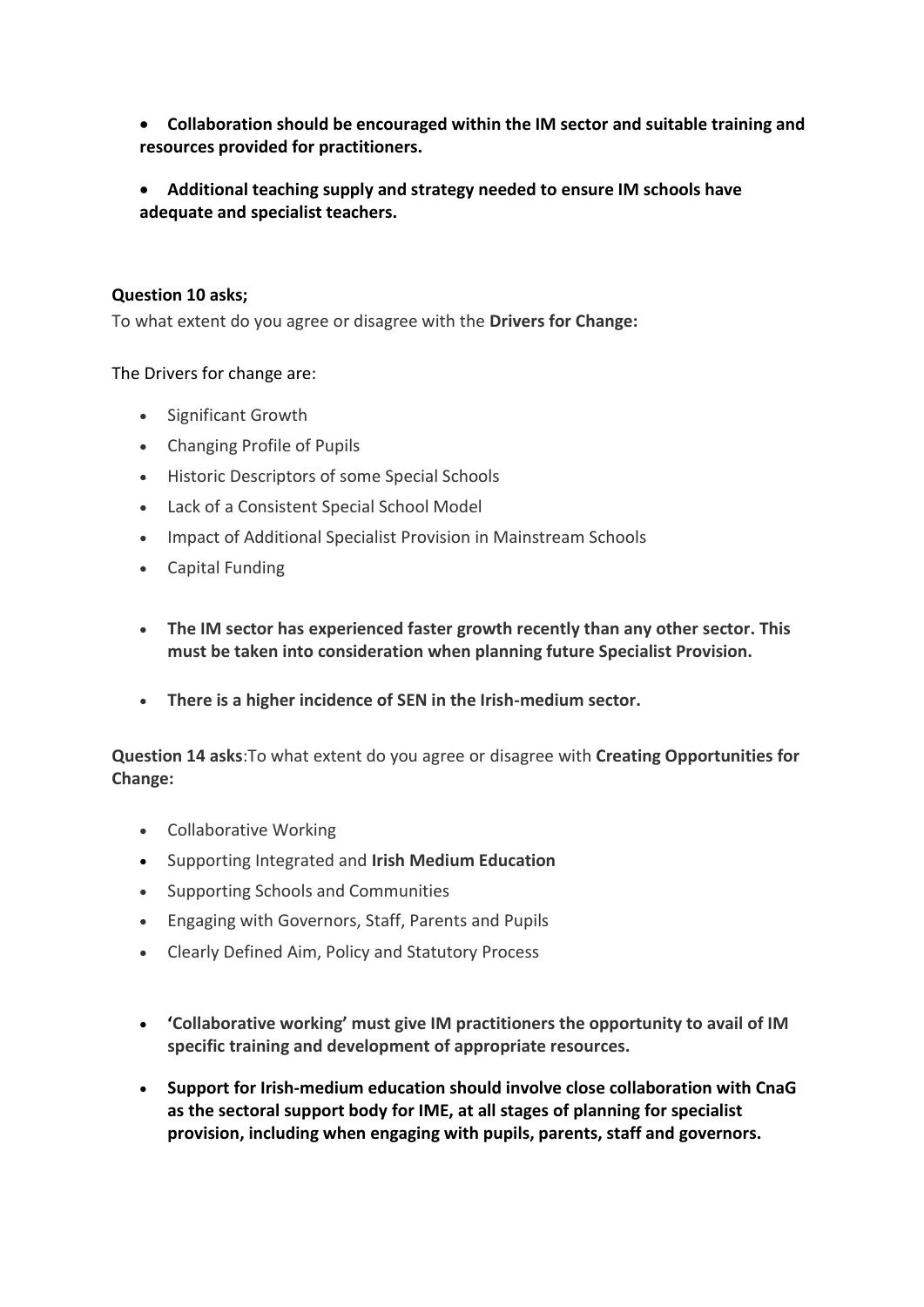- **The Statutory Duty for Irish-medium education must be applied in the development of Specialist Provision in mainstream schools.**
- **It must be remembered that the Statutory Duty is intended to have practical consequences and is not to be treated as aspirational.**

Further information can be found at; [https://www.eani.org.uk/publications/consultations/public-consultation-on-the-draft](https://www.eani.org.uk/publications/consultations/public-consultation-on-the-draft-special-education-strategic-area-plan)[special-education-strategic-area-plan](https://www.eani.org.uk/publications/consultations/public-consultation-on-the-draft-special-education-strategic-area-plan)

# **Appendix A-CnaG response to proposed indicators.**

Linkages with other schools; this may not be as easily achieved in an Irish-medium context, particularly in rural areas where an IM school is likely to have no close IM neighbour. To preserve and enhance the immersion ethos of IME, it is essential for pupils to spend as much time as possible in an Irish language-rich environment.

1.5 The quality of the physical environment for learning and teaching i.e. the condition, energy and water efficiency and suitability of the buildings. Around 60% of Irish-medium school buildings are in modular or temporary accommodation, or in buildings that were not designed for use as schools. This indicator, therefore, could have serious implications for a sector with such a high percentage of unsuitable accommodation and facilities, factors which the schools themselves, have no control over.

2.2 Composition of Board of Governors – skills and experience of Board members and number of vacancies. It has traditionally been difficult in the Irish-medium sector to identify suitable Governors with the requisite range of skills and experience, given the relative youth of the IM sector and inexperience of the current Governor cohort. This should be taken into consideration.

2.4 Levels and nature of staff turnover and unfilled staff vacancies- this indicator is unreasonable in the context of the well-documented issues around teacher supply in the Irish-medium sector.

2.7 Leadership and Management Roles- In a comparatively young sector, with many relatively inexperienced leaders, time is needed for the proper development of leadership and management roles.

2.9 Professional Development of Staff-agree in principal though Irish-medium teachers do not have access to the same professional development opportunities as their Englishmedium peers.